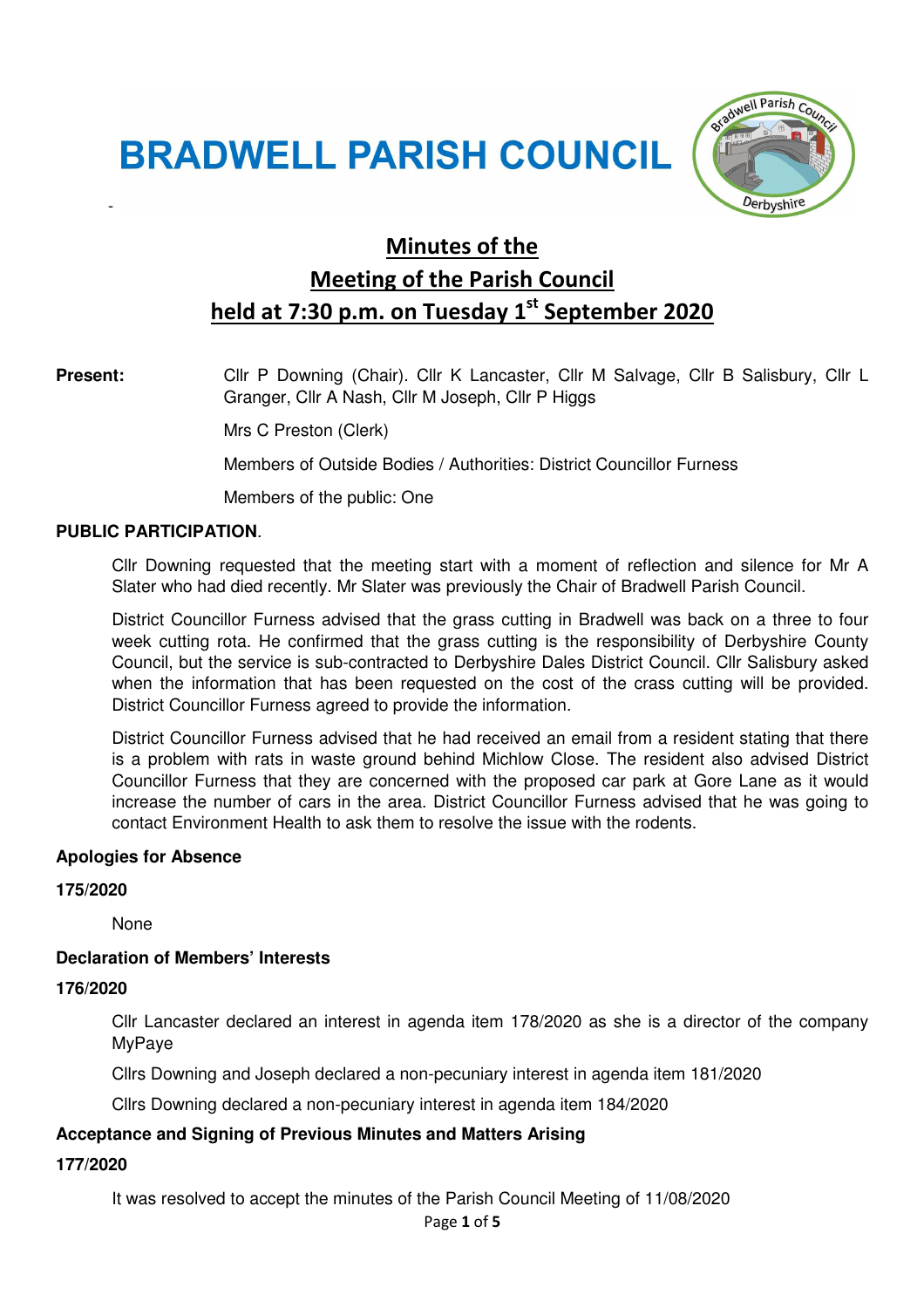It was resolved to accept the minutes of the Public Amenities committee meeting on 18/08/2020

### **Financial Matters**

# **178/2020**

It was **resolved** to authorise the 6 financial transactions from August below together with 7 supplementary transactions

| <b>Ref</b> | Payee                 | <b>Description</b>                                 | <b>Amount</b><br>£ | <b>Cheque</b>       |
|------------|-----------------------|----------------------------------------------------|--------------------|---------------------|
| 01         | Xero                  | Monthly direct debit                               | 28.80              | <b>Direct Debit</b> |
| 02         | E.ON                  | Monthly electricity charge                         | 7.00               | <b>Direct Debit</b> |
| 03         | Co-op Debit card      | Lights for flood store - via<br>Amazon             | 129.95             | Debit Card          |
| 04         | Co-op Debit card      | Light for flood store - via<br><b>Skippie</b>      | 41.94              | <b>Debit Card</b>   |
| 05         | Co-op Debit card      | Batteries for flood store - via<br>Batteries.co.uk | 31.91              | Debit Card          |
| 06         | Mr A Samwell          | Bus shelter cleaning                               | 10.00              | <b>BACS</b>         |
| Ref        | <b>Payee</b>          | <b>Description</b>                                 | <b>Amount</b>      | <b>Cheque</b>       |
| 01         | Co-op debit card      | Sympathy card for Resident's<br>family             | 1.70               | Debit Card          |
| 02         | <b>Charlie Staves</b> | Playground inspections                             | 40.00              | <b>BACS</b>         |
| 03         | Mr S Hill             | Painting of benches                                | 400.00             | <b>BACS</b>         |
| 04         | <b>HMRC</b>           | NI Contributions August 2020                       | 46.53              | <b>BACS</b>         |
| 05         | <b>NEST</b>           | Pension contributions August<br>2020               | 65.82              | <b>Direct Debit</b> |
| 06         | A & J Cleaning        | Public amenities cleaning<br>August 2020           | 235.50             | <b>BACS</b>         |
| 07         | C Preston             | Salary                                             | 886.87             | <b>BACS</b>         |
|            | <b>TOTAL</b>          |                                                    | £1676.42           |                     |

#### **Other Financial Matters**

#### **179/2020**

The Co-operative bank account statement was reviewed by Cllr Lancaster and no queries were raised

#### **180/2020**

Cllr Downing advised that he has tried to access the account, but a security device is needed. The clerk was requested to contact HSBC to see how to request a security device

**ACTION:** Clerk to contact HSBC to find out how to obtain security devices for signatories to the account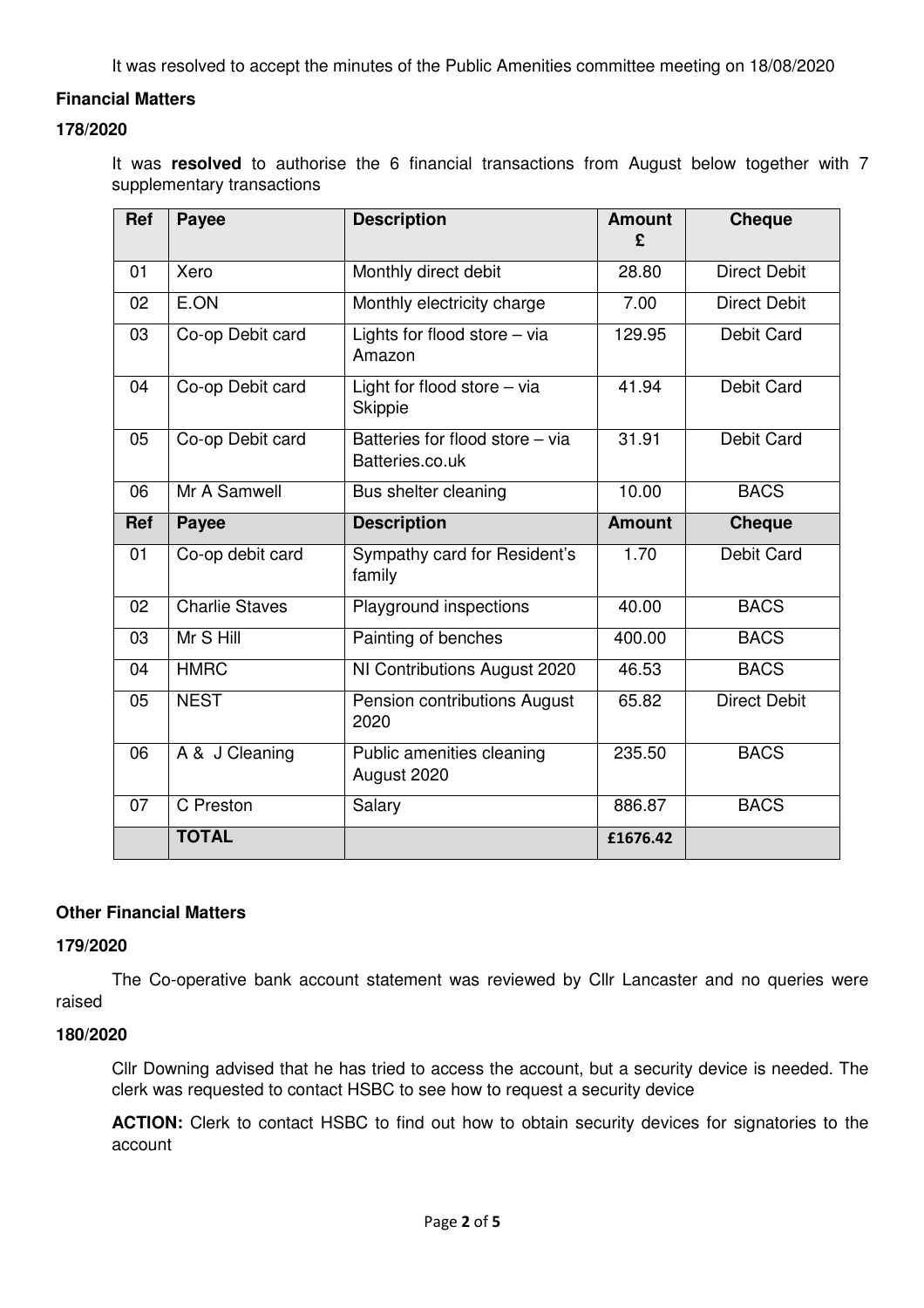#### **181/2020**

Cllr Joseph presented an S137 application on behalf of Hope Valley Green Ventures. He advised that the aim is to get twelve businesses to join and that The Post Office in Bradwell has joined the scheme and all of their stationary will be available via the system. He also advised that Bradwell Ice cream are interested in joining.

He advised that as a start-up venture they are unable to provide any accounts and they are still in the process of getting a bank account but until the account is available, they are able to receive funds via Grindleford community shop bank account.

Cllr Higgs advised that as per the councils S137 policy and application form a bank account and a previous set of accounts form part of the information required before a grant can be approved.

It was agreed that the S137 policy and application form would be reviewed at the next meeting of the Administration committee to see how grant applications from start up ventures could be handled and Hope Valley Green Ventures could resubmit their application for an S137 grant at the parish council meeting in November 2020

**ACTION:** Review of the S137 policy and application form to be added the agenda for the next Administration committee meeting

#### **Parish Council Processes**

None this month

#### **Parish Issues / Initiatives**

#### **182/2020**

It was agreed to purchase some new flowerpots as requested by Rebellion Knoll WI. It was requested that the pots purchased match the pots that were purchased in 2017

**ACTION:** Clerk to investigate what type of pots were purchased in 2017 and obtain costs for the replacements required

#### **183/2020**

The wording for the sign to be placed on the wall on Church Street with the agreement of St Barnabas Church to try and prevent dangerous parking was agreed and the clerk was asked to organise the installation of a sign.

**ACTION:** Clerk to organise for the agreed sign to be installed on the church wall

#### **184/2020**

The clerk confirmed that they had responded to the resident who asked some questions at the parish council meeting on 11th August 2020

#### **Parish Playing Fields, Open Spaces and Village Caretaking**

#### **185/2020**

The clerk confirmed that they have been in touch with a local supplier to see if they could assist with the repair to the Zip wire

**ACTION:** Clerk to chase up the quote for the repair

#### **186/2020**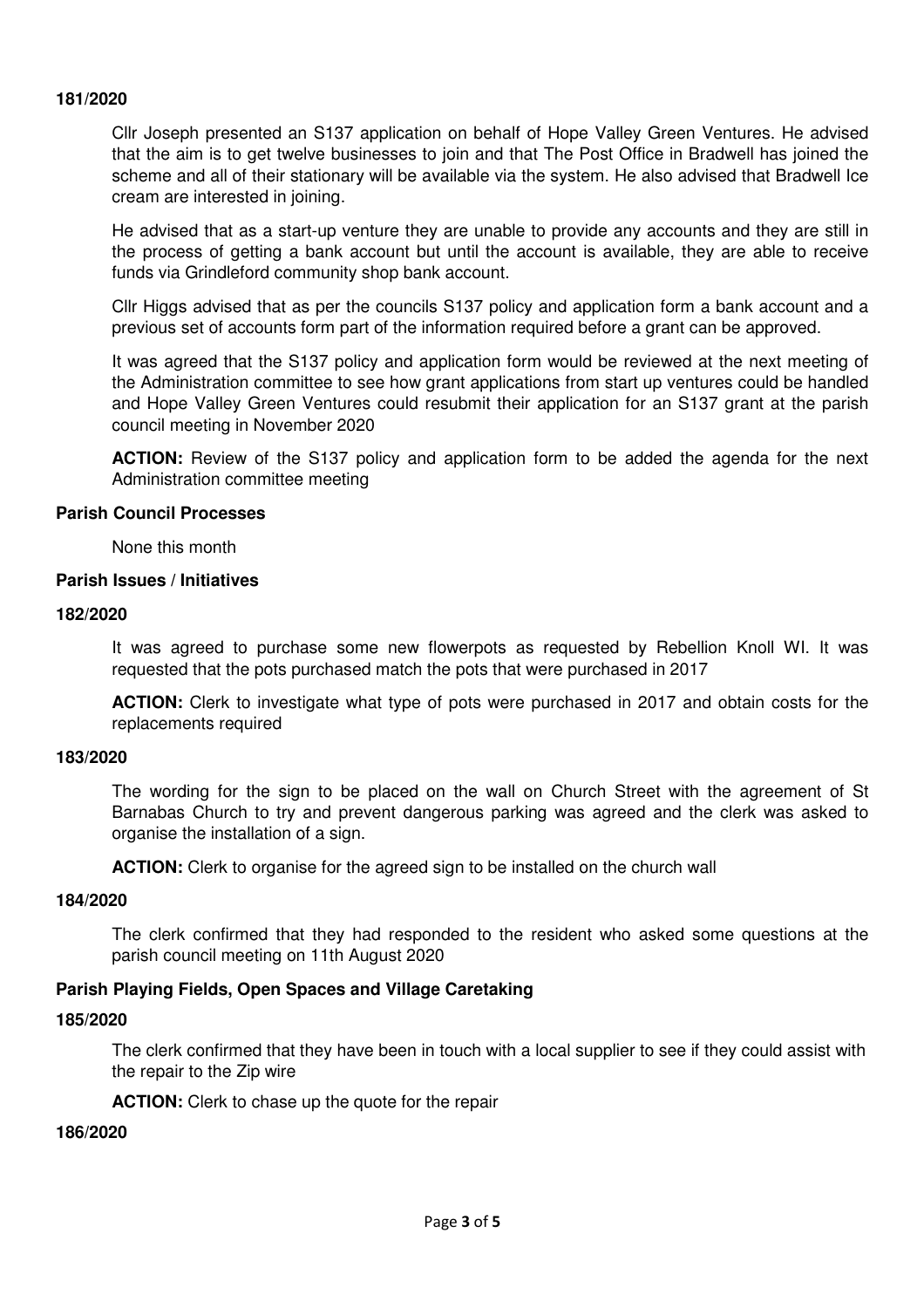The clerk confirmed that they had contacted the letting agent who is in discussion with Severn Trent's agents about a suitable commercial rent for the building for an update. They advised that there has been no response from Severn Trent's agents but agreed to pursue for an answer.

**ACTION:** Clerk to update at the next council meeting

#### **187/2020**

Cllr Salisbury advised that invitations have been sent to local residents to meetings on a couple of different dates to discuss their issues or concerns about the proposed car park at Gore lane. These meetings will take place outside where social distancing can be maintained.

#### **188/2020**

The clerk advised that a meeting was scheduled with the preferred supplier for the adult gym equipment for the  $16<sup>th</sup>$  of September at 4.30pm.

**ACTION:** Clerk to provide the official quote, which will be obtained following the meeting, to the members of the Public Amenities committee for review prior to the next parish council meeting

# **Highways & Rights of Way (Guide Time 5 minutes)**

### **189/2020**

Following the request from Derbyshire Dales District Council for the parish council to review if they find the current method of spraying weeds to be acceptable or if they require an alternative method of weed control to be used, the council agreed that Derbyshire Dales District Council should continue to provide the service but consider using an organic weed killer

**ACTION:** Clerk to write to Derbyshire Dales District Council and advise them of the decision

#### **190/2020**

It was discussed that the village need to look at a way of making the village more self sufficient in covering the grass cutting and weed removal as the services provided by Derbyshire Dales District Council are not to an acceptable standard. It was agreed that there needs to be a village meeting to discuss this, but this cannot take place until the current covid-19 restrictions are lifted.

#### **191/2020**

The following proposed road closures was noted :- The DCC proposed road closure on Hill Head, Bradwell on the 1st of October 2020 to facilitate work by BT

#### **192/2020**

Planning Applications

| <b>Type</b> | Date of<br>Application /<br><b>Notice</b> | Reference | Property | Summary |
|-------------|-------------------------------------------|-----------|----------|---------|
| None        |                                           |           |          |         |

# **Other Partner Authorities / Agencies**

**Reports from Council Representatives on Outside Bodies / Attendance at External Meetings / Relationship with Local Authorities and Other Bodies**

# **193/2020**

# **Recent Meetings:**

| Date | Event | <b>Council Representative(s)</b> |
|------|-------|----------------------------------|
|      |       |                                  |